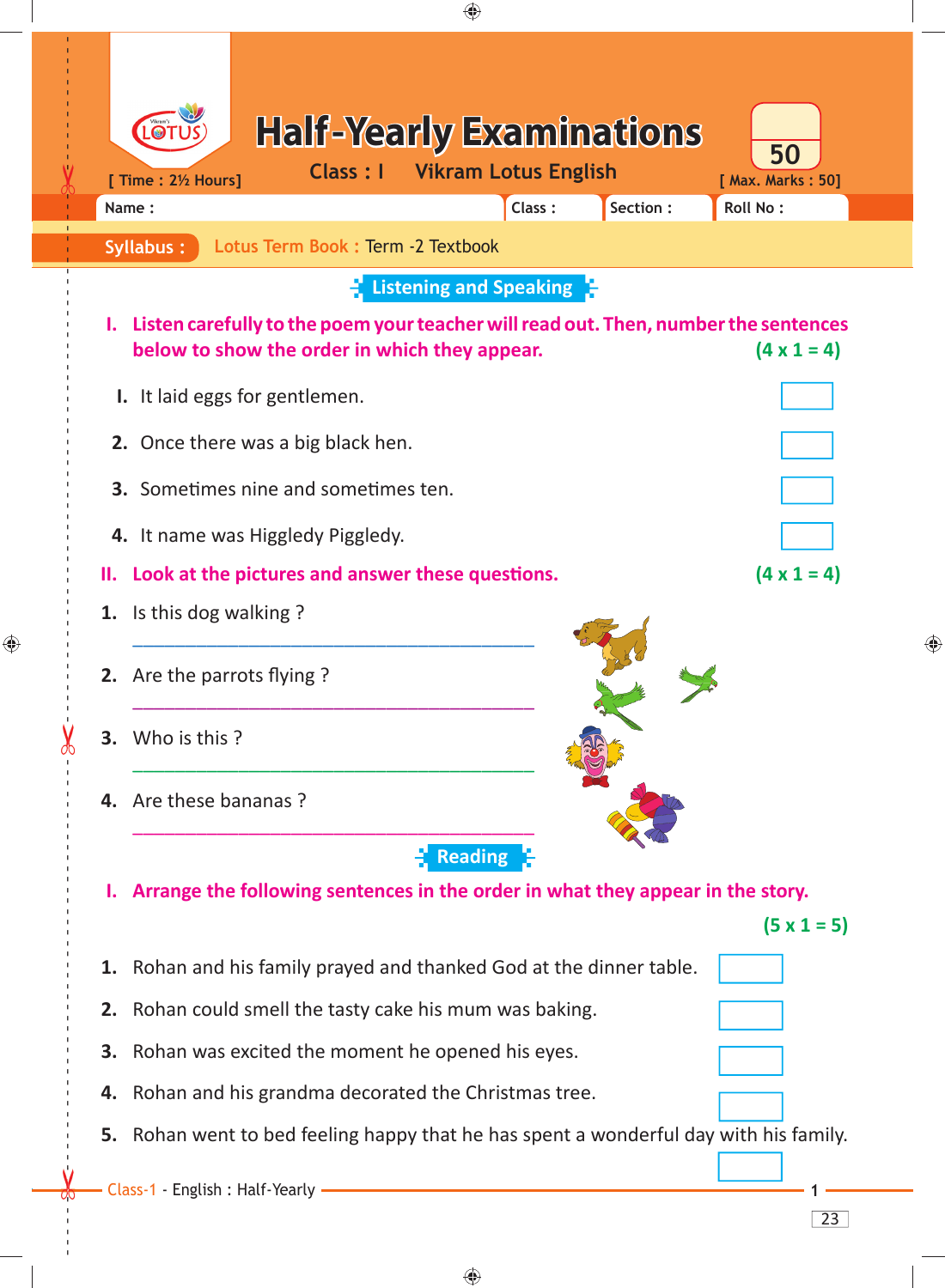**I.** Answer the questions in one or two words.  $(5 \times 1 = 5)$ **1.** What kind of bird did the man have ?  $\overline{\phantom{a}}$  , and the contribution of the contribution of the contribution of the contribution of the contribution of the contribution of the contribution of the contribution of the contribution of the contribution of the **2.** Where are Lata and her family going ?  $\overline{\phantom{a}}$  , and the contribution of the contribution of the contribution of the contribution of the contribution of the contribution of the contribution of the contribution of the contribution of the contribution of the **3.** What kind of eggs did the bird lay ?

 $\bigoplus$ 

 $\overline{\phantom{a}}$  ,  $\overline{\phantom{a}}$  ,  $\overline{\phantom{a}}$  ,  $\overline{\phantom{a}}$  ,  $\overline{\phantom{a}}$  ,  $\overline{\phantom{a}}$  ,  $\overline{\phantom{a}}$  ,  $\overline{\phantom{a}}$  ,  $\overline{\phantom{a}}$  ,  $\overline{\phantom{a}}$  ,  $\overline{\phantom{a}}$  ,  $\overline{\phantom{a}}$  ,  $\overline{\phantom{a}}$  ,  $\overline{\phantom{a}}$  ,  $\overline{\phantom{a}}$  ,  $\overline{\phantom{a}}$ 

 $\overline{\phantom{a}}$  ,  $\overline{\phantom{a}}$  ,  $\overline{\phantom{a}}$  ,  $\overline{\phantom{a}}$  ,  $\overline{\phantom{a}}$  ,  $\overline{\phantom{a}}$  ,  $\overline{\phantom{a}}$  ,  $\overline{\phantom{a}}$  ,  $\overline{\phantom{a}}$  ,  $\overline{\phantom{a}}$  ,  $\overline{\phantom{a}}$  ,  $\overline{\phantom{a}}$  ,  $\overline{\phantom{a}}$  ,  $\overline{\phantom{a}}$  ,  $\overline{\phantom{a}}$  ,  $\overline{\phantom{a}}$ 

 $\overline{\phantom{a}}$  , and the contribution of the contribution of the contribution of the contribution of the contribution of the contribution of the contribution of the contribution of the contribution of the contribution of the

- **4.** What kind of a person do you think the man was ?
- **5.** What are they waiting for ?

♠



**I. Look at the picture carefully. Complete these sentences about the picture. Choose your answers from the words given in the help box. (5 x 1 = 5)**

running, playing, upside, sliding, skipping



- **1.** The boy in yellow t-shirt \_\_\_\_\_\_\_\_\_\_ down a slide.
- **2.** A girl in purple is
- **3.** A boy in blue t-shirt is standing \_\_\_\_\_\_\_\_\_\_ down.
- Class-1 English : Half-Yearly **2**

◈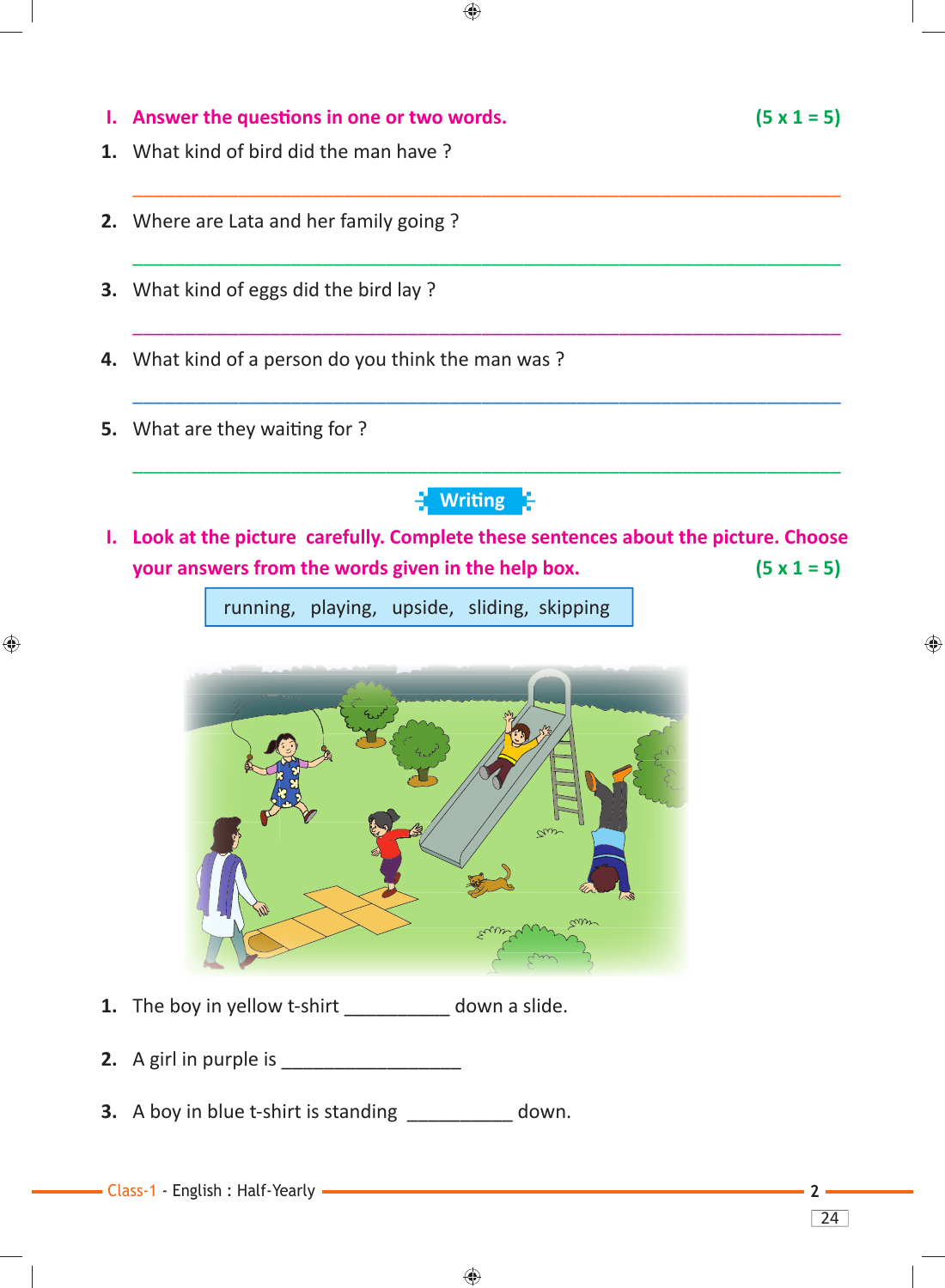|  | 4. The girl in red t-shirt is ___________ hopscotch with her mother.           |                    |
|--|--------------------------------------------------------------------------------|--------------------|
|  | <b>5.</b> The cat is __________________ across the park.                       |                    |
|  | II. Write 'is' or 'are' in the right places in these sentences.                | $(5 \times 1 = 5)$ |
|  | 1. Mother _______________ singing to the baby.                                 |                    |
|  | <b>2.</b> The books ______________ dusty.                                      |                    |
|  | <b>3.</b> Toys _________________ fun.                                          |                    |
|  | 4. Children _______________ playing in the park.                               |                    |
|  | 5. Lily ________________ playing with her pet dog.                             |                    |
|  | Grammar 3                                                                      |                    |
|  | I. Change the necessary letters to capital letters in the following sentences. |                    |
|  |                                                                                | $(5 \times 1 = 5)$ |
|  | 1. mumbai is a busy city.                                                      |                    |
|  | 2. gopal, reena and meena are playing in the garden.                           |                    |
|  | <b>3.</b> paul's neighbours were very happy.                                   |                    |
|  | 4. his brother's friends went to play.                                         |                    |
|  | <b>5.</b> sam always bought his brother chocolate cakes.                       |                    |
|  | II. Write the sentences below using 's'.                                       | $(5 \times 1 = 5)$ |
|  |                                                                                |                    |
|  |                                                                                |                    |
|  |                                                                                |                    |
|  |                                                                                | 25                 |

 $\bigoplus$ 

 $\bigoplus$ 

 $\epsilon$ 

♦